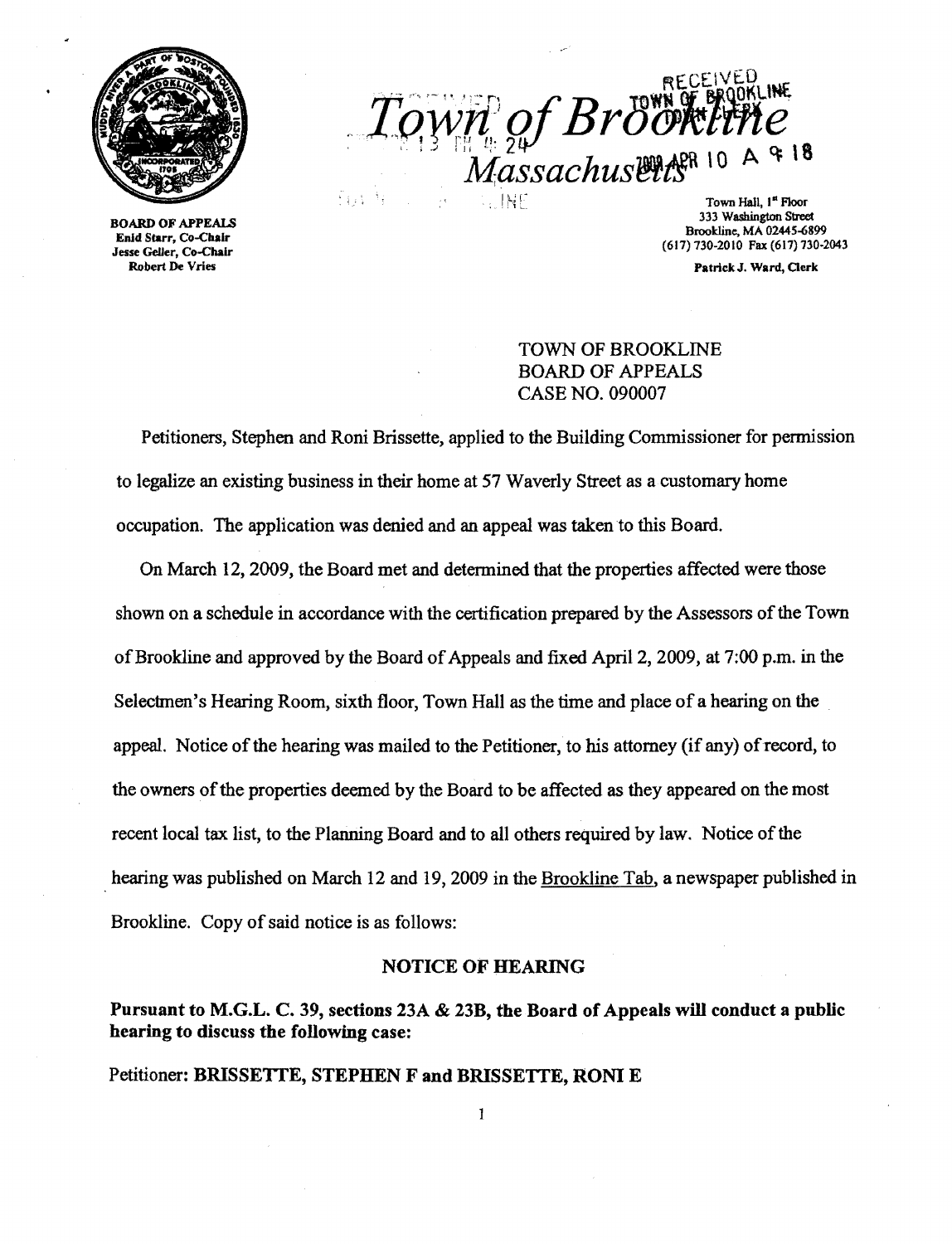Location of Premises: 57 WAVERLY ST BRKL Date of Hearing: 04/02/09 Time of Hearing: 7:00 p.m. Place of Hearing: Selectmen's Hearing Room, 6<sup>th</sup> floor

A public hearing will be held for a variance and/or special permit from:

- 1. 2.08.4. b.3; Home Occupation, more than four pupils simultaneously not permitted, Variance Required.
- 2. 4.05.1. a; Restrictions on Accessory Uses in Residence Districts, no employees permitted, Variance Required.
- 3. 4.07; Table of Use Regulations, Accessory Use #60, Customary Home Occupation for gain, Special Permit Required.
- 4. 6.02.1, Table of Off-Street Parking Space Requirements, Variance Required.

5. 8.02.2; Alteration or Extension; Special Permit Required of the Zoning By-Law to legalize an existing business, specifically, a studio for exercising and mediation instruction for individual and group sessions as a "Customary Home Occupation" per plans at 57 WAVERLY ST BRKL.

Said Premise located in a T-5 (Two Family and Attached Single Family) residence district.

*Hearings, once opened, may be continued by the Chair to a date and time certain. No further notice will be mailed to abutters or advertised in the TAB. Questions regarding whether a hearing has been continued, or the date and time ofany hearing may* be *directed to the Zoning Administrator at* 617-734-2134 *or check meeting calendar at:http://calendars.town.brookline.ma.us/MasterTownCalandar/?FormlD=158.* 

The Town of Brookline does not discriminate on the basis of disability in admission to, access to, *or operations ofits programs, services or activities. Individuals who need auxiliary aids for*  effective communication in programs and services of the Town of Brookline are invited to make *their needs known to the ADA Coordinator, Stephen Bressler, Town of Brookline, 11 Pierce Street, Brookline, MA 02445. Telephone:* (617) *730-2330; TDD* (617) *730-2327.* 

## Enid Starr Jesse Geller Robert De Vries

At the time and place specified in the notice, this Board held a public hearing. Present at the

hearing was Chairman Enid Starr, and Board Members, Jesse Geller, and Jonathan Book.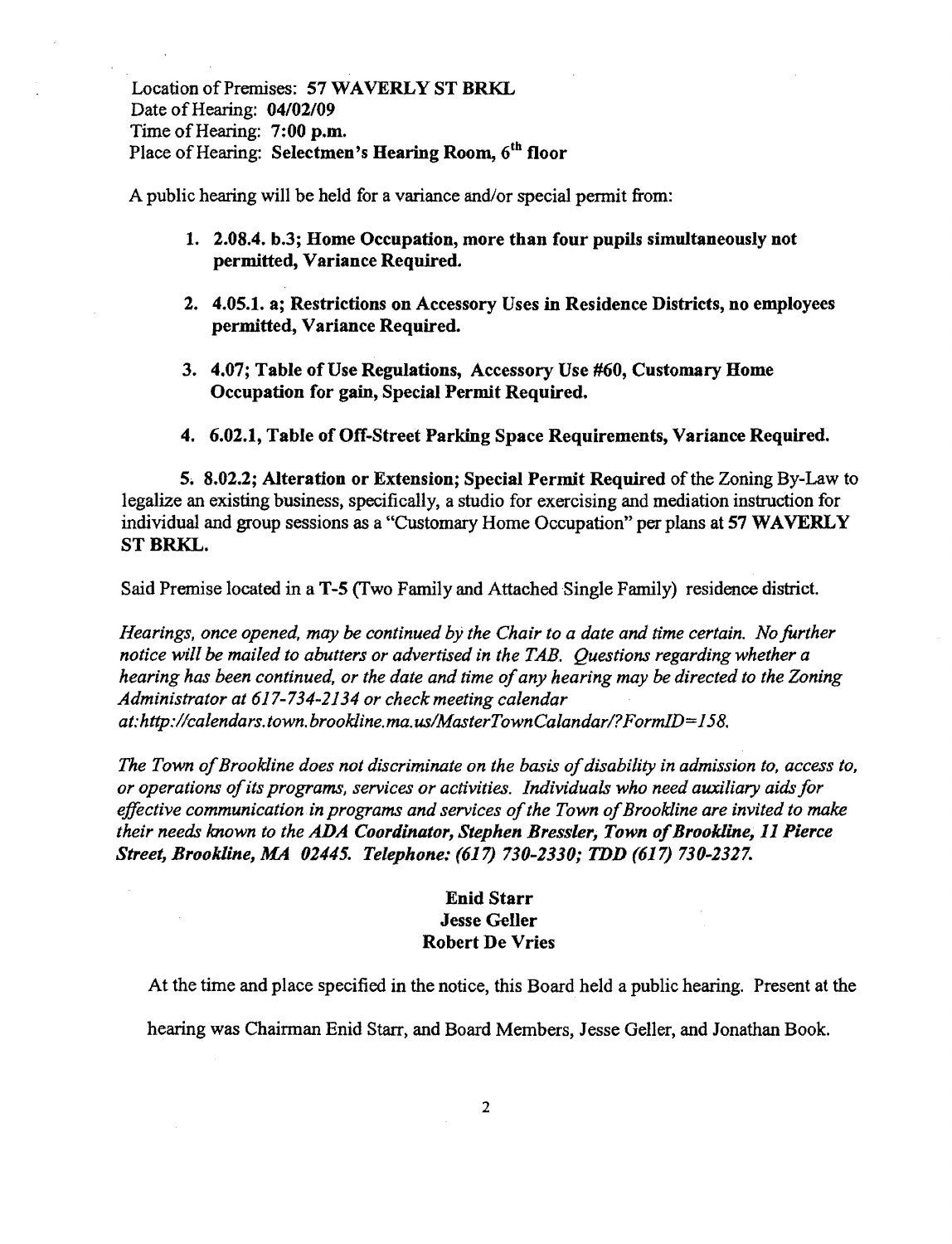· Attorney Diane R. Gordon, 10 Winthrop Square, Boston, MA 02110-1264 presented the

case before the Board.

Petitioners Roni Brissette and Stephen B. Brissette were also present.

Mrs. Gordon described the site as follows:

57 Waverly Street is a two-story Mansard style single-family house that was built in 1875. In 1998, 881 square feet of the basement was finished for use as a part-time yoga studio and playroom with a valid building permit. There are two egresses from the basement: one via the interior stairs from the house and the other via a head house that opens to the rear yard. The site is within walking distance of both Brookline Village and Brookline Hills T-stops as well as the 60, 65, and 66 bus routes.

Mrs. Gordon advised the Board that the Brissettes' intention was to use the finished space for occasional yoga classes and Ms. Brissette believes she so informed Town agents. Whether she did or not, and whether or not the use "slipped through the cracks", she was unaware that zoning reliefwas required for a home occupation as defined in the Zoning By-Law Section 2.08(4){b)(3) until a neighbor requested that she be cited by the Building Department. Ms. Brissette never intended to skirt the law and in fact, built an enviable reputation as evidenced by the many students that appeared on her behalf at the Planning Board hearing and by letters of support from neighbors and yoga students.

Typically, Ms. Brissette teaches 1-2 classes five days per week with a range of 1-8 students in each class. She has no employees. She is requesting a special permit to legalize the yoga classes with a maximum of four (4) students per class as mandated by Section 4.08, Table of the Use Regulations, Use #60.

#### FINDINGS

Section 2.08.4.b.3 - Definitions, Home Occupation. Section 4.07 – Table of Use Regulations, Use #60. "Home occupations" include but are not limited to: Teaching of not more than four pupils simultaneously or, in the case of musical instruction, of not more than a single pupil at a time. Section 8.02.2 Alteration or Extension.

According to Attorney Gordon, the following zoning relief is-required:

- (i) A Special Permit to legalize a Home Occupation (Section 4.07 #60), to wit, a yoga studio with 4 or less students per class.
- (ii) A Special Permit under Section 8.02.2 for alteration or extensions of a nonconforming use or structure.

The Chair asked if there were anyone other than the petitioner that wished to speak in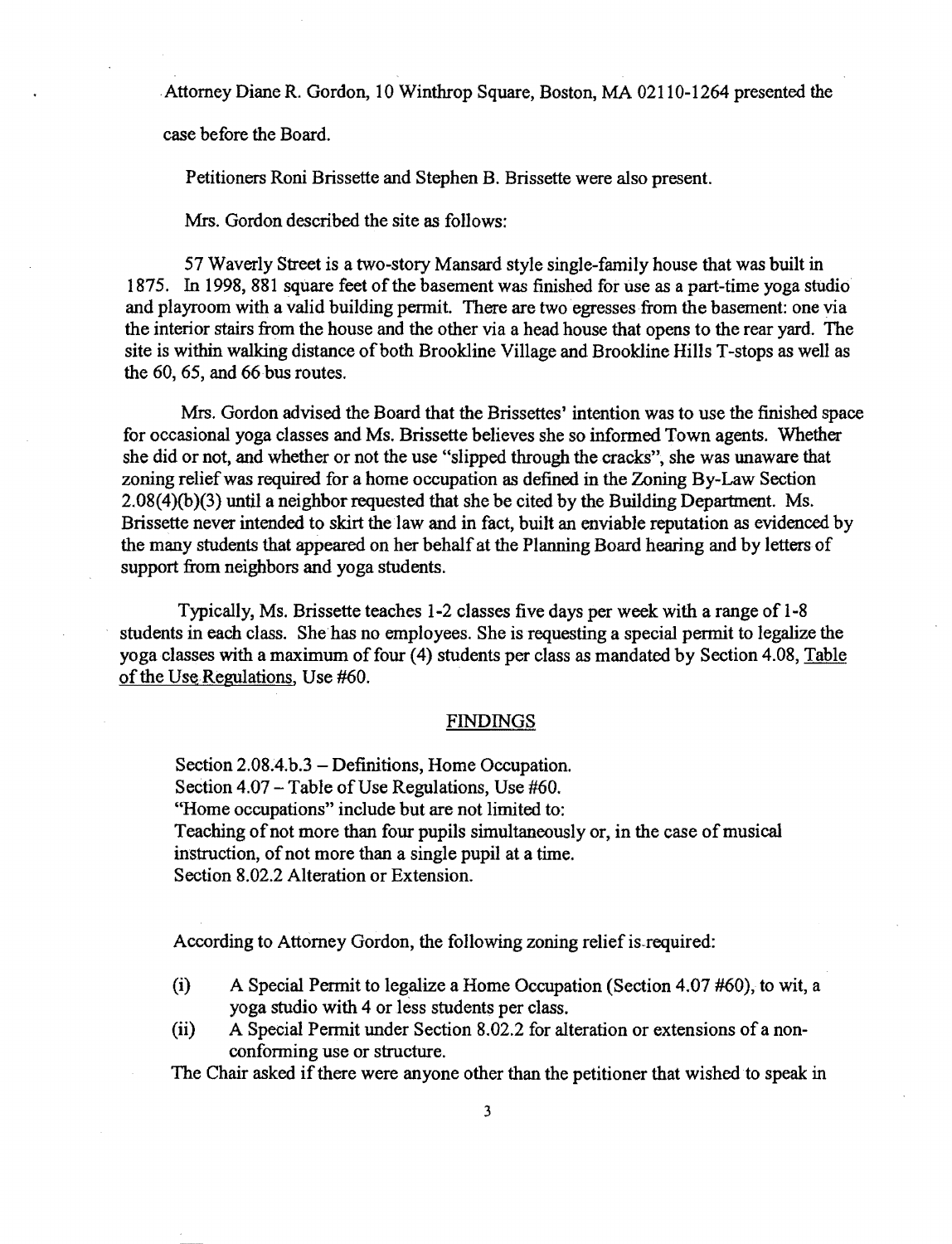favor of this petition.

Leila Edwards of 46 Waverly Street is a yoga student and neighbor of the Brissettes. She advised the Board that from her observations, the parked cars on Waverly Street are not from the yoga students but rather from commuters and high school students who leave their cars on Waverly Street all day. She noted that the absence of parked cars on the weekends confirms her observations. Ms. Edwards noted that Ms. Brissette's studio is not commercial like others in the Village and Ms. Brissette cares about her students.

Julie Bell, who with her family, shares a driveway with the Brissettes noted that a lot of police and meter attendants along with employees from Washington Street restaurants park on Waverly Street. Ms. Bell is fully in support of Ms. Brissette's home yoga studio.

Dale Flecker of 60 Waverly Street, who had initially written a letter in opposition to this home occupation, advised the Board that with the limit of four (4) students per class, he was now in support of the petition.

At the Planning Board hearing, the following, all students of Ms. Brissette, and all walkers to the studio. appeared in support:

Molly Paul, 128 Davis Avenue #1; Emily Novick, 57 Harris Street; Christine Kane, 139 Davis Avenue; Leila Edwards, 46 Waverly Street; Rhonda Goodale, 42 Alton Place

Letters in support of the petition were received by this Board from Susan Mulski, 81 Griggs Road, Elaine Shanner, 230 Walnut Street, Julie Engel Mangt, 336 Washington Street, Alice Tauber, Oonagh Paulsson (who take the green line to class), Diane Brody, 137 Waverly Street.

No one appeared in opposition to this petition.

The Board then heard from Planner Courtney Synoweic of the Planning Department who provided the Planning Board comments, in part, as follows:

The Planning Board was split, one to one (with one member abstaining), in supporting a special permit for a Home Occupation use, which would allow yoga instruction for up to four individuals at anyone time. The Board member in favor felt that providing yoga classes was a benefit to the residents of Brookline and would have minimal impact on the surrounding residential neighborhood, especially considering that the applicant has asked her students to walk or take the T when possible, and there is legal on-street parking in the area.

The Board member who was opposed felt this is an established business of 11 years, which has, due to its success, outgrown its ability to qualify as a home occupancy use. The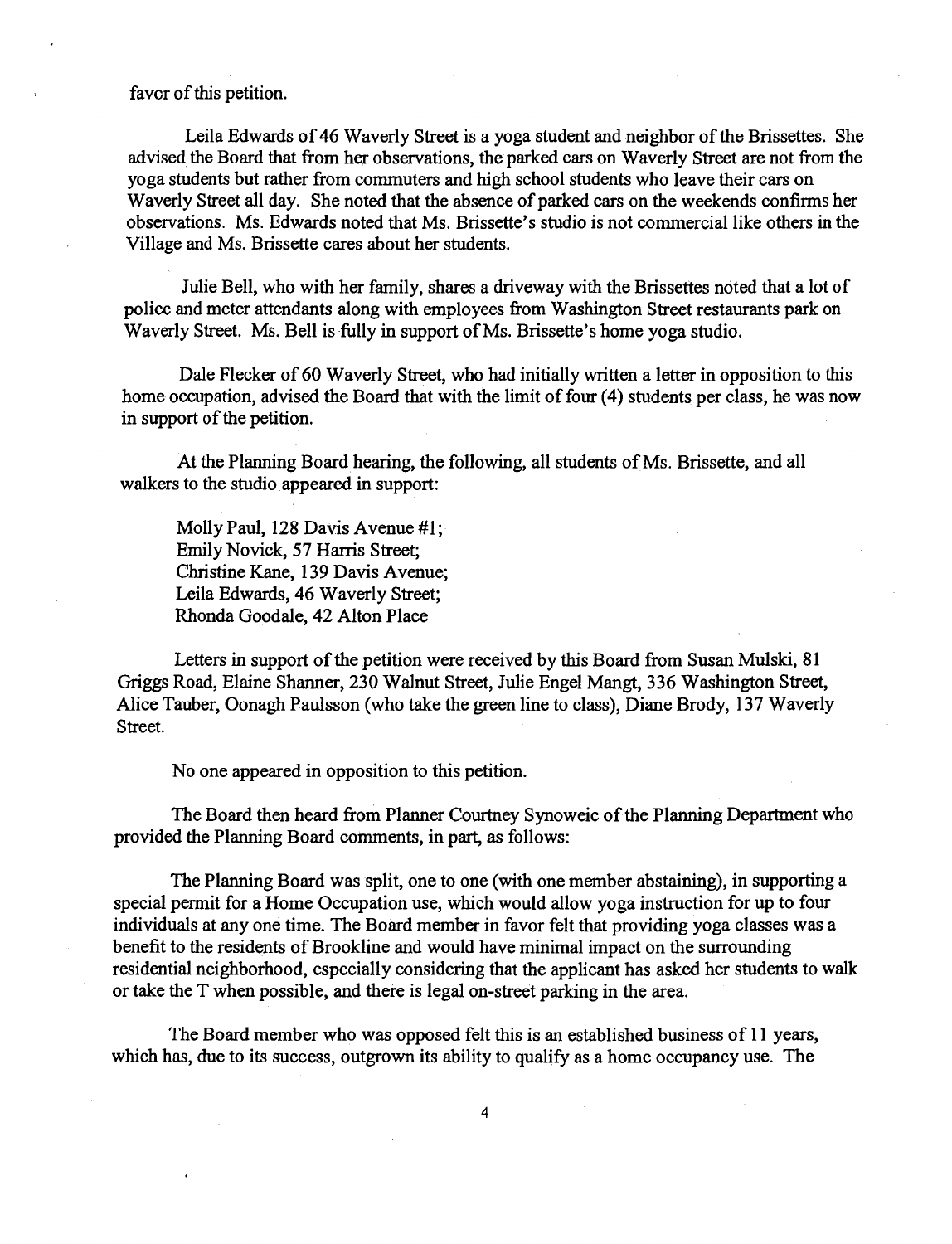Board member felt that this business should not be located in a residential neighborhood and that it would be more appropriate for the applicant to rent studio space in a commercially zoned area.

The Board then heard from Building Commissioner Michael Shepard on behalf of the Building Department who advised that a home occupation such as that being proposed is provided for in the Zoning By-Law, he noted that Ms. Brissette has been "cooperative and transparent throughout this process" and the Building Department is "enthusiastically in favor" ofMs. Brissette's petition.

The Chair, Ms. Starr, noted that with so many students walking to the site, the impact of this home occupancy use is of de minimus affect on the neighborhood. Ms. Starr also requested that Ms. Brissette use her best efforts to encourage students to walk to class.

The Board, having deliberated on this matter and having considered the foregoing testimony, concludes that it is desirable to grant the two (2) special permits required and makes the following findings pursuant to Sections 4.07 and 8.02. and 9.05 of the Zoning By-Law.

- 1. The specific site is an appropriate location for such a use.
- 2. The use as developed will not adversely affect the neighborhood.
- 3. There will be no nuisance or serious hazard to vehicles or pedestrians.
- 4. Adequate and appropriate facilities will be provided for the operation of the proposed use.
- 5. The development as proposed will not have any adverse effect on the supply of housing available for low and moderate income people.

Accordingly, the Board grants Special Permits pursuant to Section 4.07 Table of Use Regulations, Use #60 and 8.02.2 Alteration or Extension subject to the following conditions:

- 1. No more than four (4) students shall be on the premises at anyone time.
- 2. The Applicant shall record this decision with the Norfolk Registry of Deeds and provide the Building Commissioner with evidence of same.